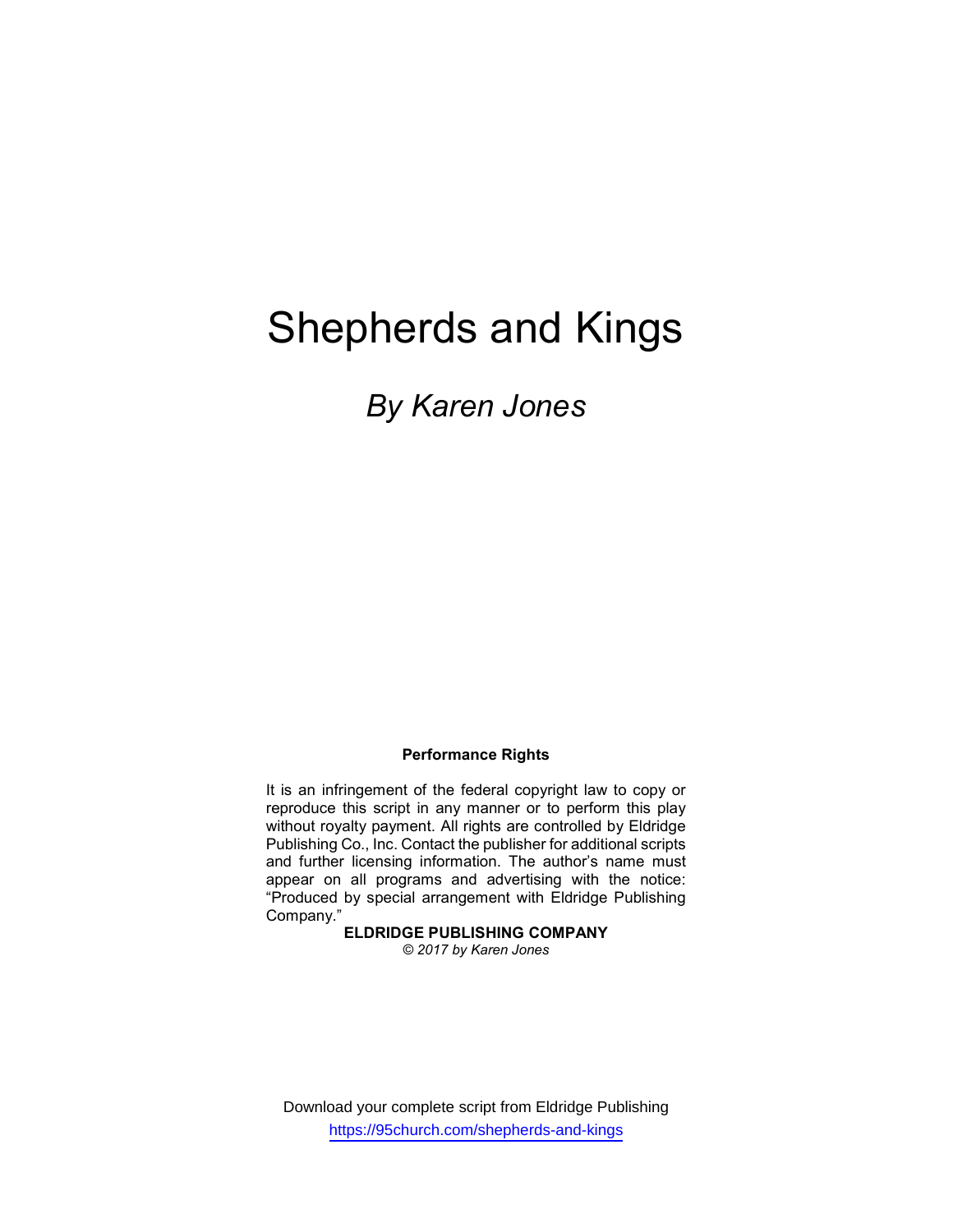Shepherds and Kings - 2 -

#### **DEDICATION**

Dedicated to the glory of God and in honor of the elders of Stevens Creek United Methodist Church who through the years have shown the light of our Lord through love, faith and dedication.

#### STORY OF THE PLAY

It's Christmas and city slicker Gerald King is trying to find a way to bring his family closer together. They have drifted apart due to their daily routines: Gerald with his job; Alice, her meetings; and the kids – well, they're teenagers (say no more). They have embarked on a trip to the mountains to get their very own Christmas tree. However, they get lost and have to be rescued by the Shepherds, an extended mountain family.

The Shepherds mistake them as being down on their luck and welcome them into their home and their hearts. As relationships develop, the Kings and the Shepherds examine the Christmas story and discover a new perspective on the familiar scripture: a hidden truth that shows the Christ Child in a new light for both the Shepherds and the Kings.

30 - 40 minutes long.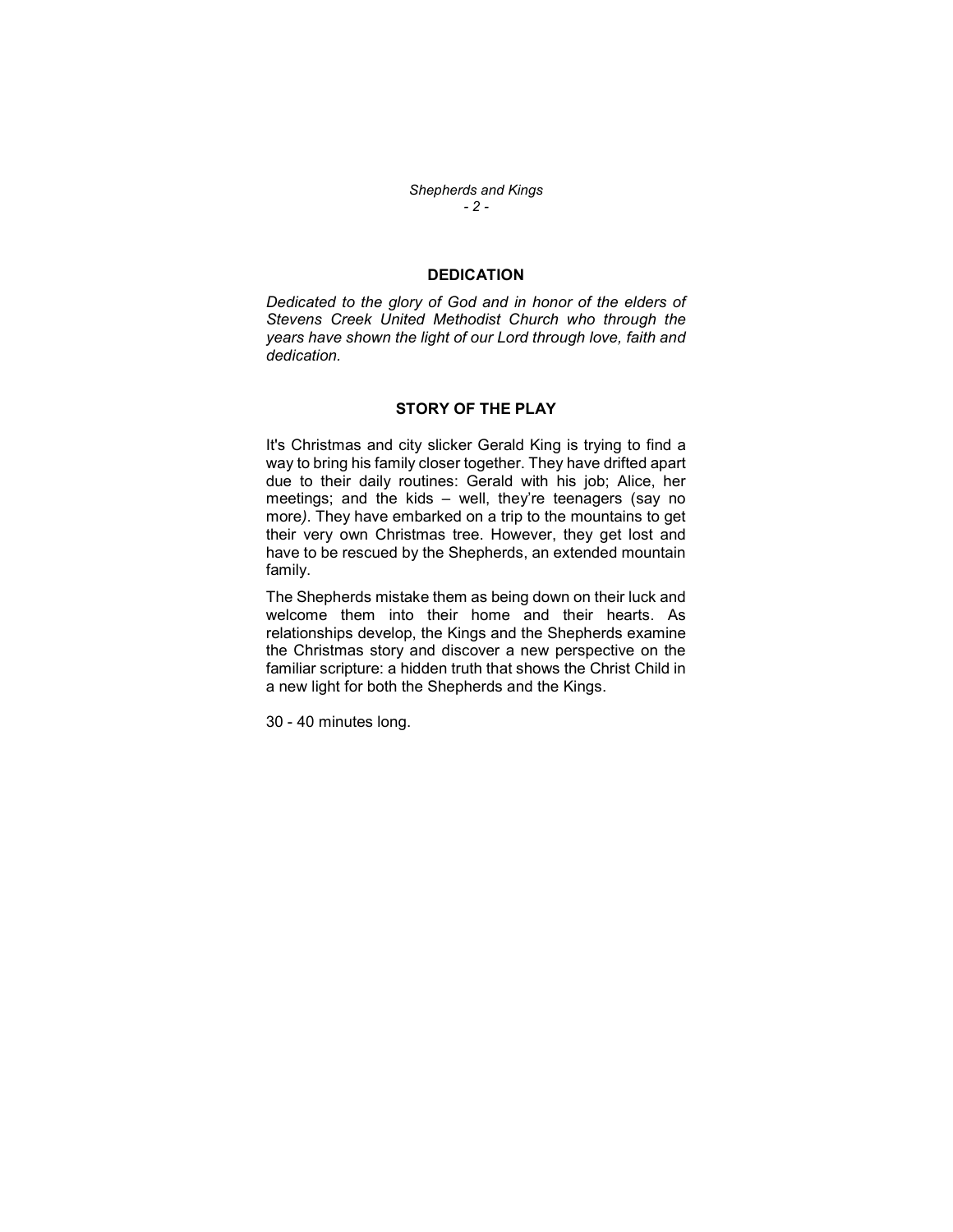Shepherds and Kings - 3 -

### CAST OF CHARACTERS

(Cast of 11: 5 m, 6 w.)

GERALD KING: Father. Typical man. Trying to regain the spirit of Christmas.

ALICE KING: Mother. Straight forward. Speaks her mind.

JENNY KING: Teenage daughter.

JACOB KING: Teenage son.

BUFORD SHEPHERD: Father. Good-hearted mountain man. Likes to hunt.

VELMA SHEPHERD: Mother. Out-spoken but soft-hearted wife to Buford

MAISY SHEPHERD: Teenage daughter, helpful.

JAKE SHEPHERD: Teenage son, helpful.

GRANDPA RUFUS: Buford's father. Patriarch of the family.

GRANNY ESTHER: Buford's mother. Stubborn, hard-ofhearing.

AUNT TRUCIE: Granny's old-maid sister. Independent, nononsense type.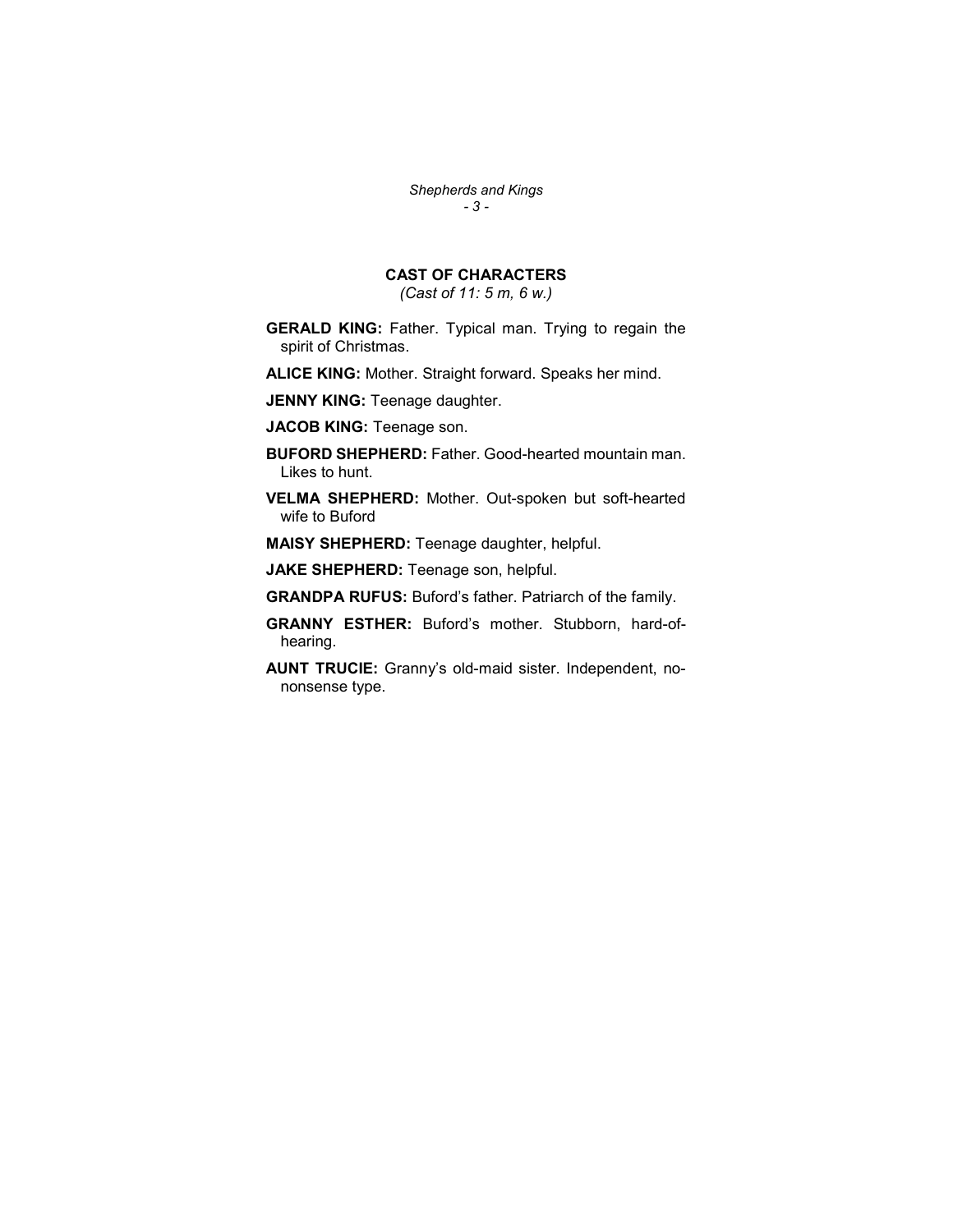Shepherds and Kings  $-4-$ 

#### SETTING

Scene 1: Outdoor scene. Trees.

Scenes 2 and 3: The Shepherds' cabin with a fireplace and simple furnishings including two rocking chairs, a table with various other chairs, and a bench situated next to the front door at SR. A small, simply-decorated Christmas tree stands in a corner.

#### PROPS

Axe or hatchet for Gerald Key fob for Gerald Smart phone for Jenny Cut pine tree IPod with ear buds for Jacob Gun for Buford Rotary dial telephone Bible on mantel Christmas packages for Aunt Trudy Bib overalls in gift bag for Aunt Trudy **Quilt** Basket of food

#### **COSTUMES**

Gerald and Alice: Pants, shirts, and winter coats that are now torn and muddy Jenny: Layered tops / holey jeans, coat Jacob: Baggy pants and hoody Jake, Buford and Grandpa: Flannel shirts, jeans, coats Velma, Granny, Maisy, Aunt Trucie: Country dresses and boots; also apron for Velma, and coats for Granny and Aunt Trucie.

#### SOUND EFFECTS

Gunshot Pots and pans banging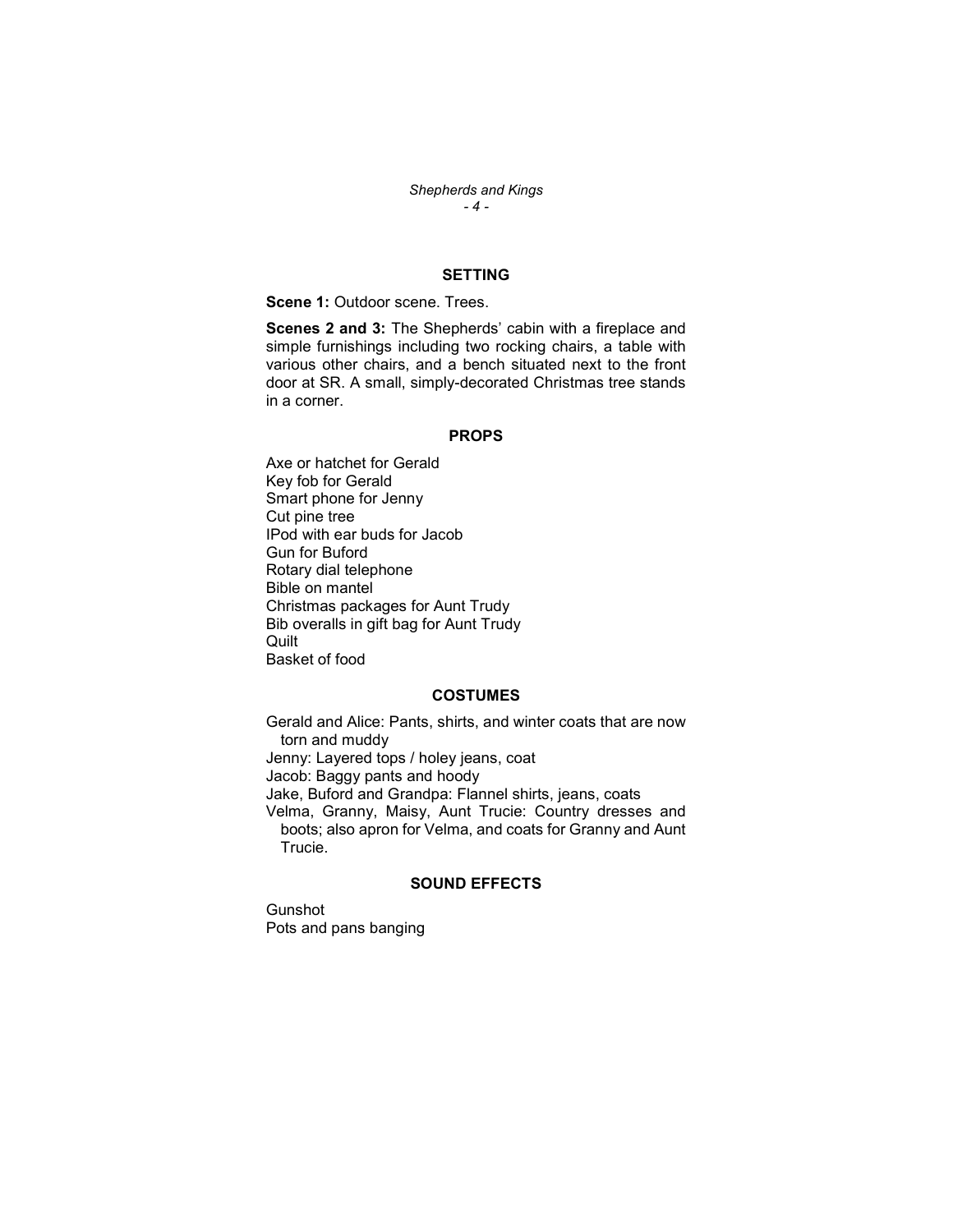#### Scene 1

(AT RISE: Outdoors. Trees scattered across the stage. The KING FAMILY enters from SR with GERALD in the lead. He has a small hatchet strapped to his belt and is holding a key fob that he keeps pausing and pointing in different directions. JENNY is looking down, fiddling with her smart phone. JACOB is dragging a fresh-cut pine. He has an earbud in one ear and jiving to his tunes. ALICE, evidently annoyed, is bringing up the rear. All are cold, tired, dirty, and disheveled.)

- ALICE: (Exasperated.) I told you this was a bad idea. But no, you had to drag us out here in the middle of nowhere to "get our own tree." (Makes little quote marks with her fingers.) And now look at us -- we're lost, cold, tired, and our clothes are half torn off by those brambles you keep leading us through. And this "magnificent tree" is half bald from dragging it clear across the state.
- GERALD: We are not lost. And as for the tree, we can put the bald side against the wall. And if you would remember, I told you to wear old clothes.
- ALICE: We don't really have any "old" clothes.

JENNY: We do now.

- ALICE: I don't see why we just couldn't put up our regular tree. No mess, no bother. And it's even pre-lit.
- GERALD: Now Alice, we decided that we were going to try to get back to the way Christmas used to be. What with my job, your committees, and the kids and their tech toys, we're drifting apart. (Motions to the kids. JENNY is still messing with her smart phone and JACOB is playing air guitar with the tree.) Just look at them. They don't even know we're around most of the time. We need to make some changes, and what better time than Christmas.

ALICE: So this tree is supposed to do that?

- GERALD: Not entirely, but it is a start. Dad used to bring me up here to get our tree. Those were some of the best memories. Hopefully, by the end of the season, we'll be closer as a family and have our own memories.
- ALICE: Memories, huh? Like the lost Donner party?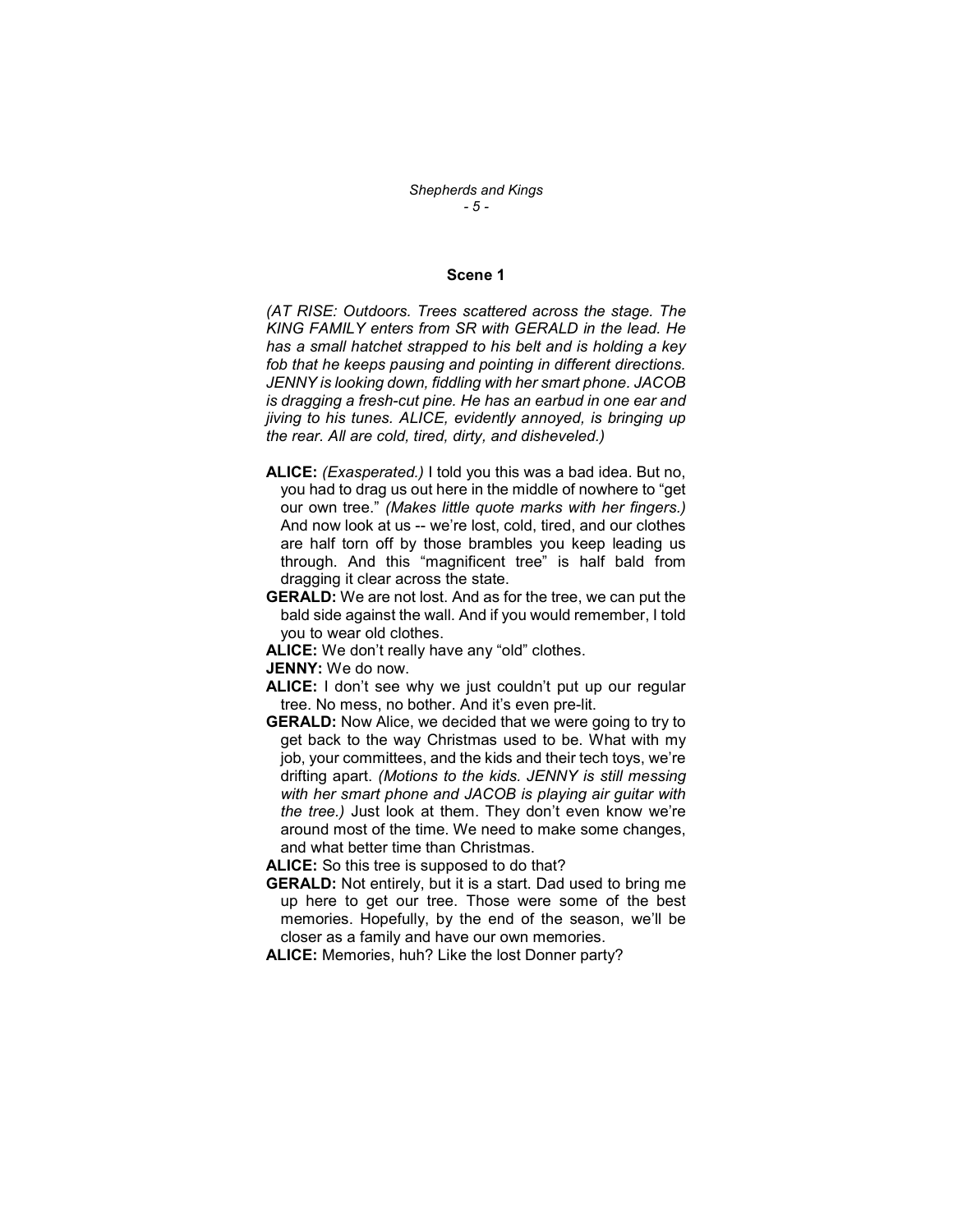**GERALD:** Told you, we are not lost. The car is right over that ridge.

ALICE: You said that three ridges ago.

JACOB: Hey, can we take a break? This tree is getting heavy and I'm getting sticky with all this gunk coming off of it.

GERALD: That's resin, son. It'll clean off.

JACOB: Are you sure? My glove won't come loose. (Tries to shake the tree loose.)

JENNY: (Looks up from her phone.) Are we anywhere close to getting out of here? I'm supposed to be meeting Gary at the mall later.

ALICE: We're trying, dear. But your father has gotten us lost. GERALD: (Keeps turning around, lifting the key fob up and pointing it in all directions.) We are not lost.

ALICE: Jenny, honey, have you been able to get a signal yet? Maybe we can call for help.

GERALD: We don't need help.

**JENNY:** (Annoyed.) That would be a big fat NO. We are in a complete dead zone. Much like my social life is going to be if I don't get out of these mountains pretty soon.

ALICE: Gerald, I'm beginning to worry. You need to do something. It's getting dark.

GERALD: I'm trying, dear. But I think my batteries are getting low. (HE studies the fob before lifting it and trying again.) ALICE: (Panicking.) Oh no. We are the Donner party.

(SFX: The sound of a gun blast comes from off stage. ALICE and JENNY give short screams as they stamp around panicked. GERALD ducks down and grabs his hatchet. JACOB tries to shield himself behind his tree.)

JENNY: (Squeals.) Dad, someone's shooting at us.

GERALD: Now don't panic. I'm sure it's just a hunter. We are in the mountains you know.

JACOB: (Peeks from behind the tree.) Maybe they can help us, Dad. Why don't you go see?

ALICE: Yes, Gerald. Go see.

GERALD: For the last time, we don't need help.